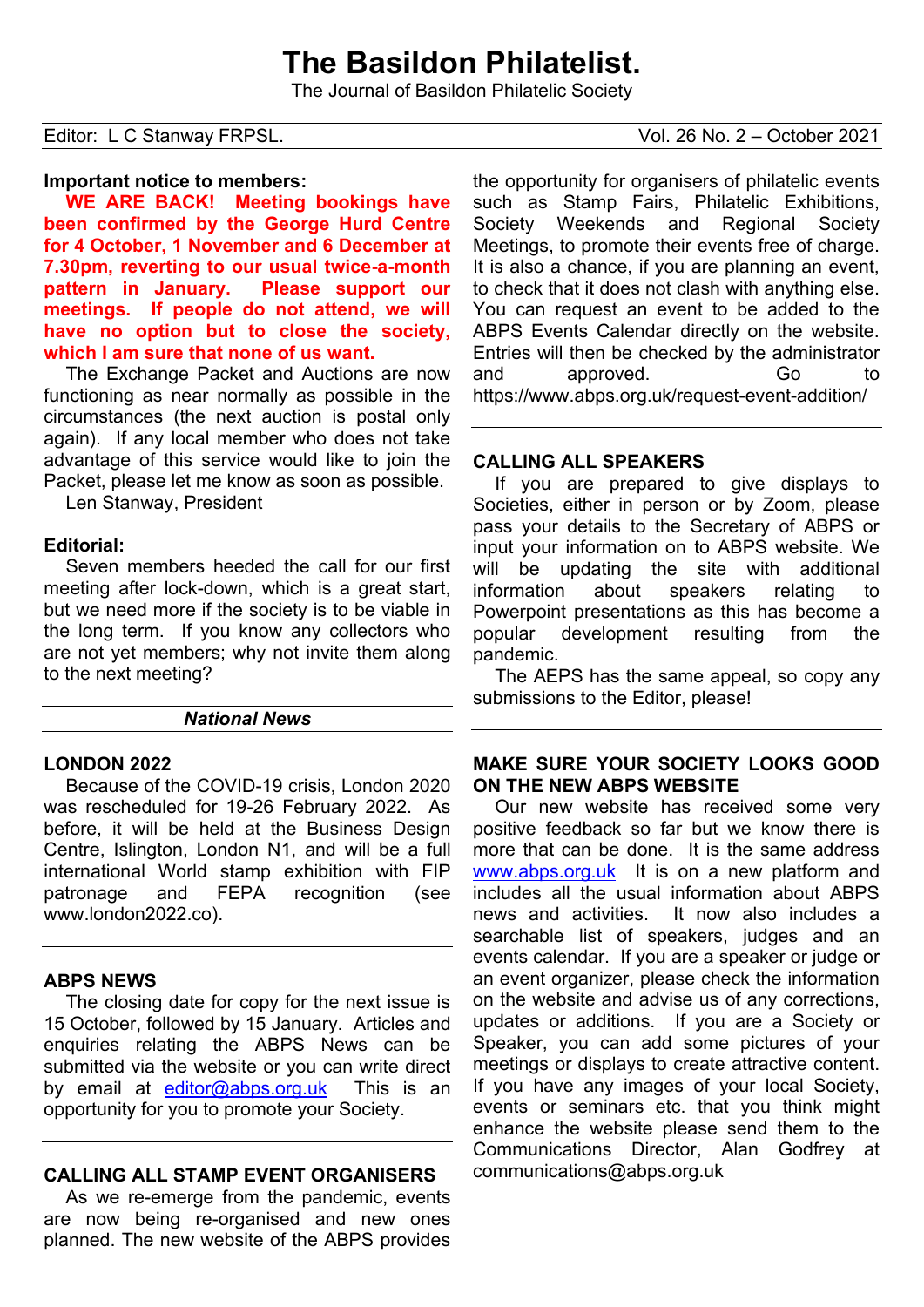#### **ENTRY FOR NATIONAL EXHIBITIONS**

The ABPS has introduced on-line entry for exhibitors at the York and London national exhibitions. Details are on the ABPS website.

### **STUART ROSSITER TRUST**

The trust publishes and sells Postal History books, and sponsors authors and research. To date, it has published many books and helped a number of individuals and specialist societies with research and production costs for their books. It can help societies or individuals with research costs, publication costs or publishing books. When it publishes or supports books, the trust promotes them through our its website and e-newsletters. The full list of its publications currently available is on [www.rossitertrust.com.](http://www.rossitertrust.com/) To discuss how it could help your Society or members with their Postal History book, or monograph, contact our Corresponding Trustee Andy Gould at srtcorr@gmail.com.

#### *Essex News*

#### **ALBUMS CLOSED**

Winston Barrett, a recent Chelmsford member, has passed away.

#### **SOCIETY CLOSED**

Bury St Edmunds society has decided to close for lack of new officers.

# **SOCIETY OFFICER CHANGES**

Colchester has a new Secretary. The Chairman, Paul Miller, has taken the place of Christine Stroud. His contact details are 07983- 293054, [paul.miller4@pobroadband.co.uk](mailto:paul.miller4@pobroadband.co.uk)

Bishop's Stortford is not planning to appoint a new Secretary. The society contact is Chris Wood, the Treasurer.

Witham is operating without a Secretary for the time being. The contact is Ian Kelly, the Treasurer, on 07949-307355.

Colin Evans will be taking over as Secretary at Benfleet as Martin Herbert is moving to Suffolk.

#### **POST-COVID-19 RECONSTRUCTION**

No AEPS meetings have yet been called as societies have enough to do to get back on their feet. So far, a number of societies have notified the Editor of reopening, but a similar number have not advised their intentions.

Basildon, Benfleet, Bishop's Stortford, Chelmsford, Cheshunt, Clacton, Colchester, Frinton, Ipswich, Leytonstone & Wanstead, Rayleigh, Sudbury are now confirmed reopened.

Some societies have launched straight into a programme, while others are restricting themselves to members' displays initially. Bishop's Stortford now holds afternoon meetings only. Basildon and Colchester resumed meetings in September with promising turn-outs. Epping Forest planned to reopen in September 2021, subject to venue confirmation. Ipswich resumed on 6 October at a new venue, Kesgrave Memorial Community Hall, where they held<br>stamp fairs. They are alternating between They are alternating between afternoon and evening meetings. Cheshunt has decided to reopen as a daytime-only society.

#### **AEPS BOXES**

Ray How has found a new supplier for large storage boxes. The new box is the same size as the old ones, but comes flat-packed for selfassembly. Please contact Ray How to place orders [\(ray.how@btinternet.com\)](mailto:ray.how@btinternet.com). Basildon members and other readers may obtain theirs from Alan Taylor, who has 20 in stock at £5.50 each.

#### **PHILATELY IN ESSEX HANDBOOK**

This free digital handbook is sent by e-mail to AEPS e-News subscribers. Len Stanway continuously updates the master record and is about to start preparations for the 2022 edition. Please send amendments to him a.s.a.p.

### **AEPS e-NEWS**

This free e-mail service may be received by any philatelist, publicity or press organisation. It provides a monthly list of events in the AEPS area, plus details of selected AEPS or society events. To subscribe, or to request publicity for an event, contact Len Stanway.

#### **AEPS WEBSITE**

Please use [www.stampessex.org.uk,](http://www.stampessex.org.uk/) the new AEPS website, that gives details of member societies and other useful information. Send any corrections to the Editor.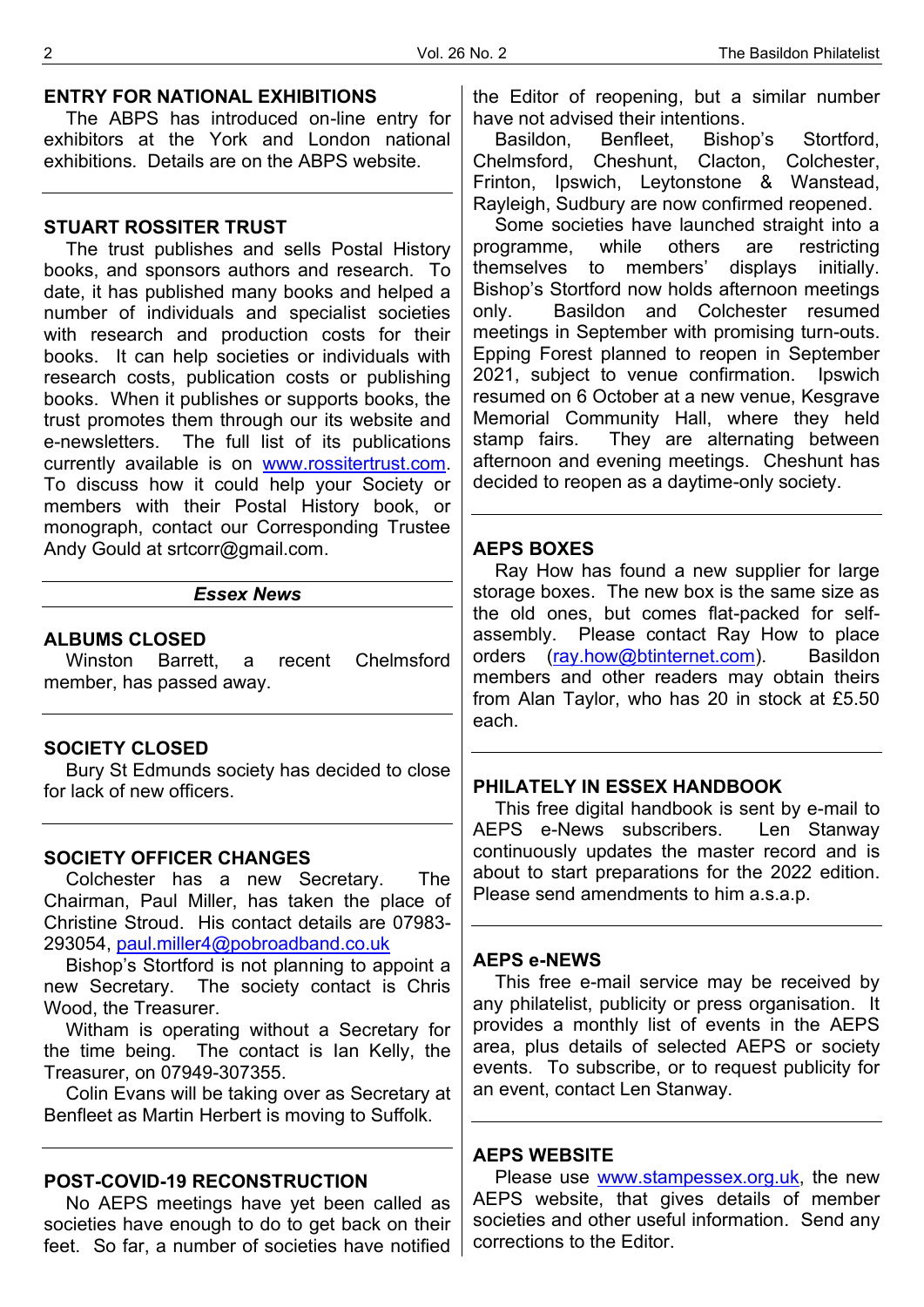# *Basildon Society News*

# **LOCAL STAMP FAIRS CANCELLED**

David Church has advised the Editor that his Laindon Stamp Fairs have now ceased, as the venue has not only increased the cost of hire, but also introduced numerous restrictions and conditions making it not viable to continue.

# **SUBSCRIPTIONS**

Subscriptions for 2021-2022 are now overdue and should be paid to Len Stanway directly or via Alan Taylor. The annual fee remains at £13 for full Membership, £2 for Juniors and 50p for Associate Members (exchange packet and auction vendors). In a normal year, this covers overheads, plus a small part of our hall hire costs (the auctions cover a substantial part of the hall hire). Members attending meetings also pay £1 attendance fee at the door to cover refreshments and assist with hall hire. Participation in the exchange packet is conditional on payment of the subscription for insurance reasons. number of members, understandably, let their membership lapse during 1920-21 financial year, but it is hoped that they will renew now that meetings are resuming. Where appropriate, donations to cover the "missing year" will, of course, be welcomed by the Treasurer! If you intend to leave the Society and not renew, please do let the Secretary know.

# **MEETING REPORTS** by "Fly On The Wall"

# **6 September - Member's Displays.**

7 people attended our first meeting after lockdown. Ian McElwain displays Malta (32 sheets) and Great Britain (34 sheets) stamps, shades and errors. Maggie Thompson followed with 16 sheets of pictorial advertisements on slogan postmarks and watermarks. Ian finished with 17 sheets of 1848 Crimea overprints.

# **AUCTION**

Bidding for the next postal auction closes on 19 October 2021. The auction catalogue has been published on e-mail and hard copies are about to go out as I write. Please send your bids to the Auction Secretary to arrive at least two working days before the closing date.

# **FROM THE EXCHANGE PACKET SECRETARY**

The packet urgently needs more members. If you are not taking part, however "complete" you think your collection is, you may be missing out on this hitherto discovered variety at a bargain price. Ask me how to join today!

Small rubber stamps are available from the packet secretary at about £13 a time or £16 including spare ink pads. Advantages for you include easy marking of spaces taken and, for me, easier auditing. Please specify initials, style and colour required.

If you are experiencing difficulty passing on an exchange packet to the next on the list, do not hold onto it indefinitely. Try anyone else on the list who has not received it. If all else fails, call me for advice.

# **ANNUAL GENERAL MEETING**

Our next AGM, covering 2019-20 and 2020-21 financial years, will be held at 7.45pm on 1 November 2021. Please come and have your say in the society's decision-making session, at which the Committee reports on the past years and the new Committee is elected. Nominations for new committee members are invited.

### **ARE YOU E-CONNECTED?**

If you have an e-mail address, you could save the society money and keep yourself up to date with local philatelic news, programme changes and auction catalogues by sending your e-mail address to the Editor.

Non-members are also invited to join the emailing list to receive this newsletter and other relevant society information.

# **SUBSCRIPTION TO THIS JOURNAL**

This newsletter is published in both electronic and hard-copy formats. The hard-copy version is distributed only to members of the society who do not have e-mail facilities. The electronic version is sent to all members who have e-mail. It is also available free-of-charge to any interested collector outside the society. To request addition to or deletion from the distribution list, please contact the Editor.